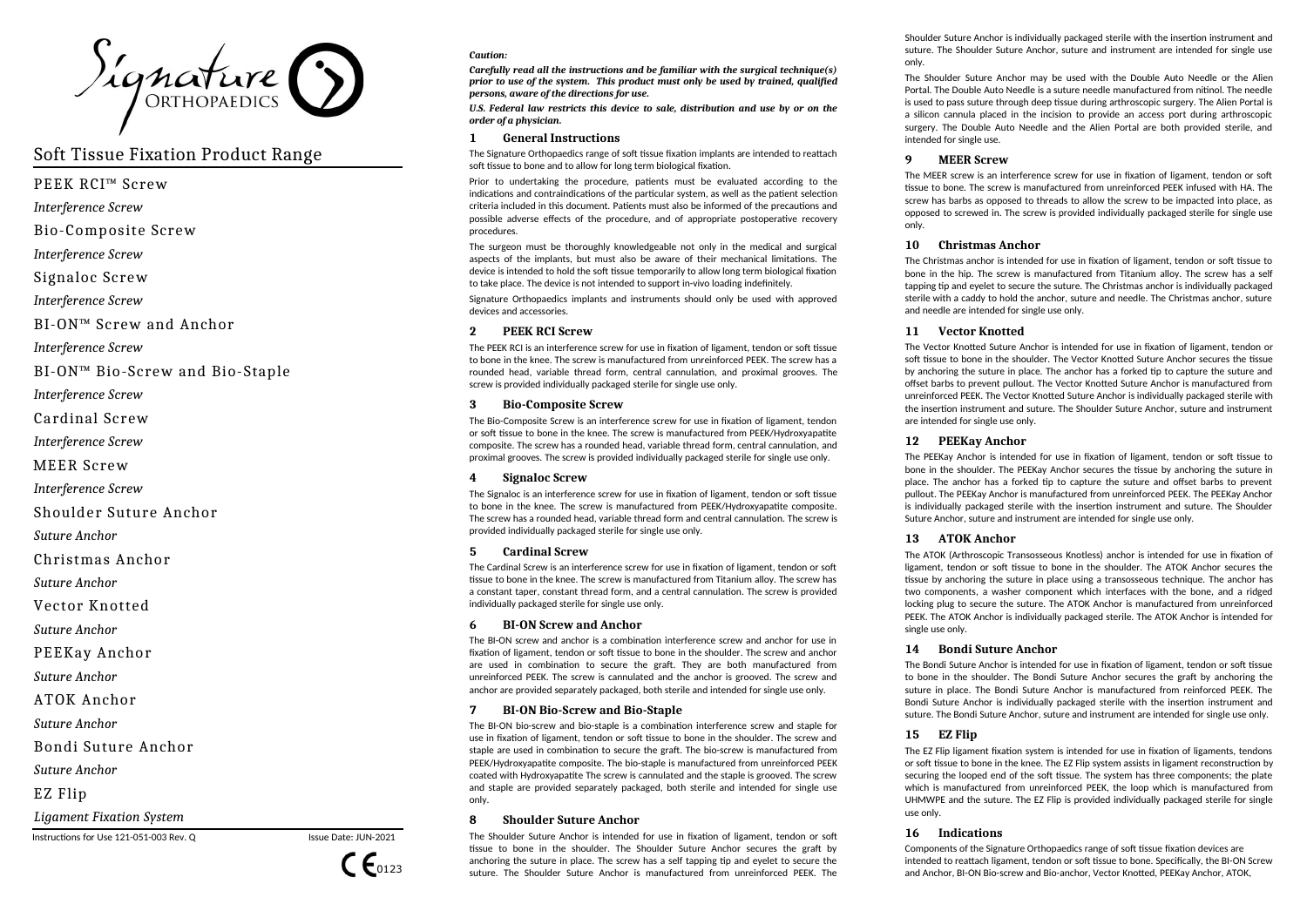Bondi Suture Anchor and Shoulder Suture Anchor are indicated for use in the shoulder, including:

#### *Shoulder*

- Capsular stabilization
- o Bankart Repair
- o Anterior shoulder instability
- o SLAP lesion repairs
- o Capsular shift or capsulolabral reconstructions
- Acromioclavicular separation repairs
- Deltoid repairs
- Rotator cuff tear repairs
- Biceps tenodesis
- The Christmas anchor is indicated for use in the hip, specifically:

# *Hip*

• Capsular repairs

The EZ Flip system, Cardinal, PEEK RCI, Bio-Composite and Signaloc Screws are indicated for use in the knee, including: *Knee*

- ACL repairs
- PCL repairs

Additionally, the PEEK RCI, Bio-Composite and Signaloc Screws are also indicated for use in the knee, for;

#### *Knee*

- Extra-capsular repairs
- o Medical collateral ligament
- o Lateral collateral ligament
- o Posterior oblique ligament
- Patellar realignment and tendon repairs
- o Vastus medialis obliquous advancement
- Illiotibial band tenodesis

# **17 Contraindications**

Components of the Signature Orthopaedics range of soft tissue fixation devices are contraindicated for:

- Infection
- Patient conditions including blood supply limitations, and insufficient quantity or quality of bone or soft tissue.
- Patients with mental or neurologic conditions who are unwilling or incapable of following postoperative care instructions.
- Foreign body sensitivity. Where material sensitivity is suspected, testing is to be completed prior to implantation of the device.

# **18 Warnings and Precautions**

- 1) U.S Federal law restricts this device to sale by or on the order of a physician.
- 2) It is the surgeon's responsibility to be familiar with the appropriate surgical techniques prior to use of this device. These instructions must be read in their entirety before use of the device.
- 3) Devices are supplied sterile and intended for single use only. Resterilization and reuse of the device is strictly prohibited. Resterilization of the device may alter device material properties including reducing mechanical properties and/or biocompatibility. Re-use of devices may result in cross-contamination between patients and decreased mechanical performance. Do not use the device if its packaging is damaged. Explanted devices are to be treated as biological hazards and disposed of immediately.
- 4) Adequately instruct the patient. Postoperative care is important. The patient's ability and willingness to follow instructions is one of the most important aspects of successful fracture management. Patients affected with senility, mental illness, alcoholism, and drug abuse may be at a higher risk of device or procedure failure. These patients may ignore instructions and activity restrictions. The patient is to be made aware and warned of general surgical risks, possible adverse effects, and to follow the instructions of the treating physician. The patient is to be advised of the need for regular postoperative follow-up examinations as long as the device remains implanted.
- 5) Correct handling of implants is extremely important. Do not modify implants. Do not notch or bend implants. Notches or scratches put in the implant during the course of surgery may contribute to breakage.
- 6) Breakage of the device intraoperatively is known to occur with polymer soft tissue fixation screws. To minimise the likelihood of breakage, the user must consider that breakage is more likely in patients with harder, healthier bone, in tightly packed bony tunnels, and with non-axial levering loads applied to the implant and/or instrument.
- 7) Prior to use, inspect the device to ensure it is not damaged. Do not use a damaged device.
- 8) Correct selection of the implant is extremely important. The potential for success in soft tissue to bone fixation is increased by the selection of the proper type of implant. While proper selection can help minimize risks, neither the device nor grafts, when used, are designed to withstand the unsupported stress of full weight bearing, load bearing or excessive activity.
- 9) Prosthetic components from different manufacturers must not be combined. All devices should only be used according to the package directions in conjunction with the specified surgical technique and instructions for use. Additional warnings and precautions may be included in component literature
- 10) Careful attention should be paid to asepsis and avoidance of anatomical hazards.
- 11) Inadequate fixation at the time of surgery can increase the risk of loosening and migration of the device or tissue supported by the device. Sufficient bone quantity and quality are important to adequate fixation and success of the procedure. Bone quality must be assessed at the time of surgery. Adequate fixation in diseased bone may be more difficult. Patients with poor quality bone, such as osteoporotic bone, are at greater risk of device loosening and procedure failure.
- 12) Do not attempt to implant this device within cartilage epiphyseal growth plates or nonosseous tissue.
- 13) The implants can loosen or be damaged and the graft can fail when subjected to increased loading associated with nonunion or delayed union. If healing is delayed, or does not occur, the implant or the procedure may fail. Loads produced by weight bearing and activity levels may dictate the longevity of the implant.
- 14) The use of appropriate immobilization and postoperative management is indicated as part of the treatment until healing has occurred.

# **19 Adverse Reactions**

Components of the Signature Orthopaedics soft tissue fixation product range may have the following adverse reactions:

- Mild inflammatory reaction
- Foreign body reaction
- Infection
- Allergic reaction

# **20 Preoperative Planning**

A thorough clinical evaluation of the patient must occur prior to undertaking surgery. Radiological scans must be taken to allow pre-operative templating and to allow assessment of the bony anatomy for possible deformities. The potential for satisfactory fixation is increased by the selection of the proper size, shape, and design of the implant.

At the time of the operation, the corresponding implantation instruments in addition to a complete set of implants must be available. It is important to determine pre-operatively whether the patient is allergic to any of the implant materials.

# **21 Postoperative Care and Mobilization**

Instructions to the patient to reduce stress on the implants are an important part of the attempt to avoid the occurrence of clinical problems that may accompany fixation failure.

# **22 Patient Information**

In addition to the contraindications for use, precautions and possible adverse effects, it is critical that the patient is aware that activity increases the risk of device or graft failure. The likelihood of clinical success is increased by appropriate postoperative care and the patient's ability and willingness to adhere to the surgeon's recommendations.

# **23 Packaging and Labeling**

Components should only be used if the factory packaging and labeling are intact. If the sterile barrier has been broken, return the component to Signature Orthopaedics.

# **24 Sterilization and Resterilization**

Implants are supplied sterile and have been double sterile packaged. The method of sterilization is noted on the package label. Dispose of the implant if the packaging is damaged. Resterilization of the implants is strictly prohibited, as it may alter the mechanical integrity of the device.

Unless specifically labeled sterile, instruments are supplied non-sterile and must be sterilized prior to use. The instrument included with the Shoulder Suture Anchor is not supplied sterile and is not reusable.

A complete guide for reprocessing reusable instruments may be provided upon request. As a guideline, the following sterilization method is recommended:

Method: Steam Autoclave

Cycle: Pre-vacuum

Temperature: 132°C (270° F)

Exposure time: 4 minutes

Drying time: 30 minutes

#### *Note: Drying time is subject to variation depending on machine load.*

### **25 Cleaning**

Devices are supplied sterile and intended for single use only. Dispose of the implant if the packaging is damaged. Cleaning of the implants is not recommended.

Re-usable instruments are delivered non-sterile. The instrument included with the Shoulder Suture Anchor is not reusable. A complete guide for reprocessing reusable instruments may be provided upon request. As a guideline, the following cleaning method is recommended:

#### *Manual Cleaning*

Instruments are to be cleaned immediately after use with warm water and a mild detergent. Instruments consisting of multiple components must be disassembled prior to cleaning. After cleaning, the parts should be rinsed thoroughly with de-ionized water and dried.

#### *Cleaning before Sterilization*

Instruments may be cleaned using a broad spectrum bactericide and fungicide agent in accordance with the instructions of the manufacturer of the agent.

#### *Caution:*

*Do not clean instruments with products containing Sodium Hypochlorite (NaOCl) and Sodium Hydroxide (NaOH).*

*Corrosive products or abrasive instruments should not be used.*

*Instruments should be thoroughly inspected to ensure that they are in good condition and operating order.*

#### **26 Storage and Handling**

Implants and instruments are to be stored in dry, clean surroundings at room temperature, in their original packaging or sterilization tray respectively.

# **27 Limited Warranty / Liability**

Signature Orthopaedics Europe Ltd. products are sold with a limited warranty to the original purchaser against defects in workmanship and materials. Any other express or implied warranties, including warranties of merchantability or fitness, are hereby disclaimed.

Signature Orthopaedics Europe Ltd. shall not be liable for any incidental or consequential loss, damage, or expense, directly, or indirectly arising from the use of this product. Signature Orthopaedics Europe Ltd. neither assumes nor authorizes any other person to assume for it any other or additional liability or responsibility in connection with this product. Signature Orthopaedics Europe Ltd. intends that these instruments should be used only by physicians having received appropriate training in orthopaedic surgical techniques.

# **28 Manufacturer Contact Information**

If more than 2 years have elapsed between the date of issue/revision of this document, and the date of patient consultation, contact the appropriate Signature Orthopaedics location for current information.

For further information or questions pertaining to sales and service, please contact your local sales representative or the appropriate Signature Orthopaedics location as listed below: